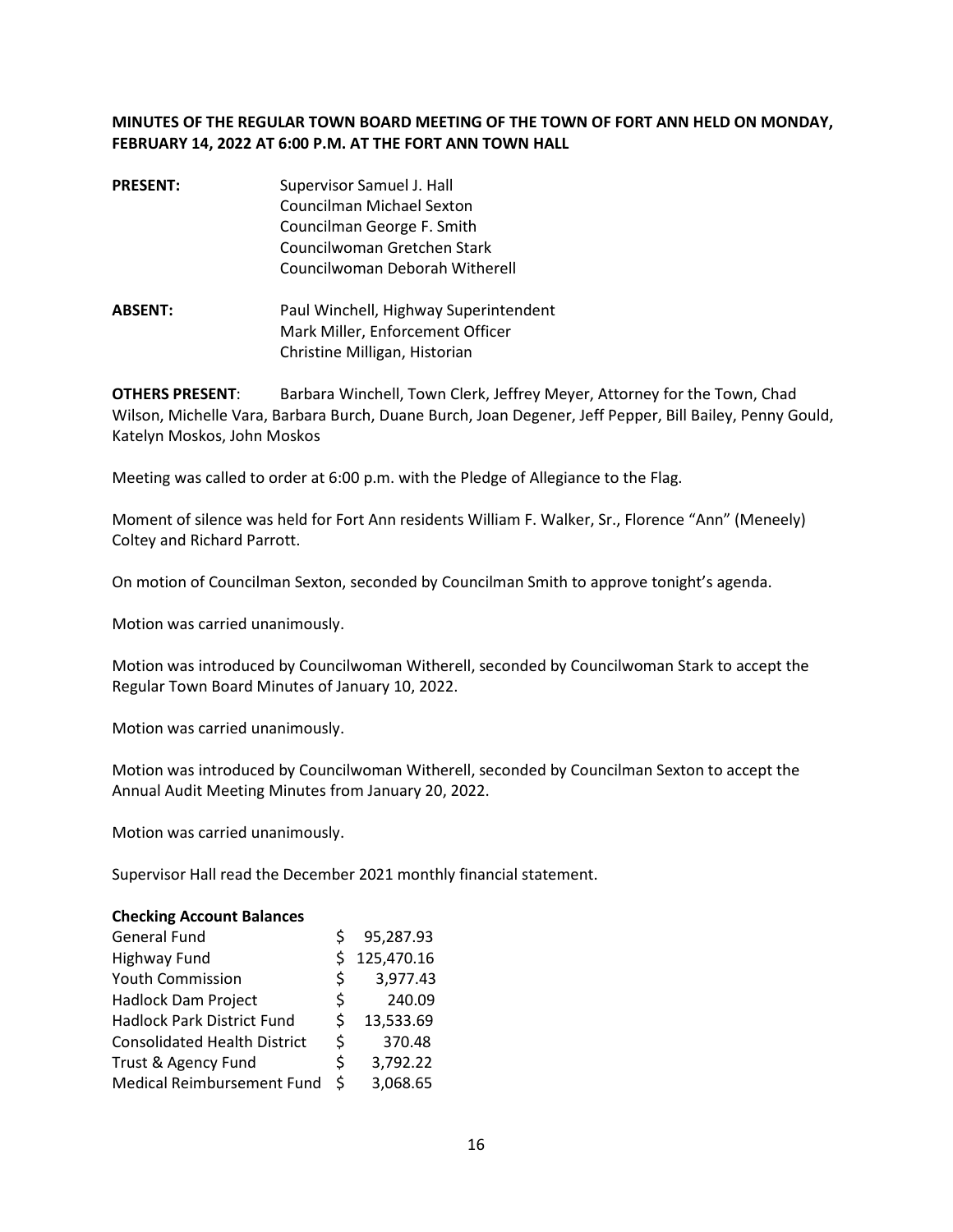| <b>Savings Accounts</b>              |    |              |
|--------------------------------------|----|--------------|
| NYCLASS - General Fund               |    | \$498,381.65 |
| NYCLASS - Highway Fund               | S. | 2,588.01     |
| NYCLASS - Hadlock Park District Fund | S. | 98,755.80    |
| <b>LOSAP</b>                         | ς  | .52          |

Motion was introduced by Councilman Smith, seconded by Councilman Sexton to pay the bills as warranted and audited.

Motion was carried unanimously.

**Public Comment** opened at 6:02 p.m. for agenda items.

**Public Comment** closed at 6:03 p.m. with no comments.

**Supervisor's Report:** Supervisor Hall has been working with the library on furnace issues.

Supervisor Hall has been working with the Town of Fort Ann Highway Superintendent since he's gotten reports of damage to mailboxes. He said this is not isolated to town roads this is also with county roads and state plowed roads.

Supervisor Hall stated the state had to cancel the Flood Plan meeting that was scheduled for January  $31<sup>st</sup>$  and still working on rescheduling a date. It has turned out to be much more complex than originally thought and that maybe smaller towns might be able to comply but very difficult for larger towns.

Councilwoman Stark spoke of complaint that she received about ice fishermen parking at the beach and snowplows not being able to get through. Police were called and vehicles were towed.

Councilwoman Stark stated the Canal Group met and there are grants available through Glens Falls Hospital. She met with the recreation committee and there are ideas for safety in town such as sidewalks and crosswalks. She will meet with the gentleman again next week and get substantial ideas down as far as safety in the town.

Councilwoman Stark stated there is a Lifeguard class coming up during the February  $21^{st} - 25^{th}$  school break through Washington County Youth Bureau. Information has been posted on Town Hall, Glens Falls National Bank and Fort Ann Post Office bulletin boards.

**Town Clerk's Report** was given for January 2022. The phone system has changed at the Town Hall and Highway Department. Still working on auto attendant. The website has been updated with new phone numbers and extensions.

#### **Highway Superintendent Report**: Not present

**Enforcement Officer Report**: Not present but a paper copy of his report was given to the town board members for January 2022.

**Historian**: Not present but Supervisor Hall reported out that when Virginia Parrott was Town Historian she retained historical records at her home and now that her husband has passed arrangements are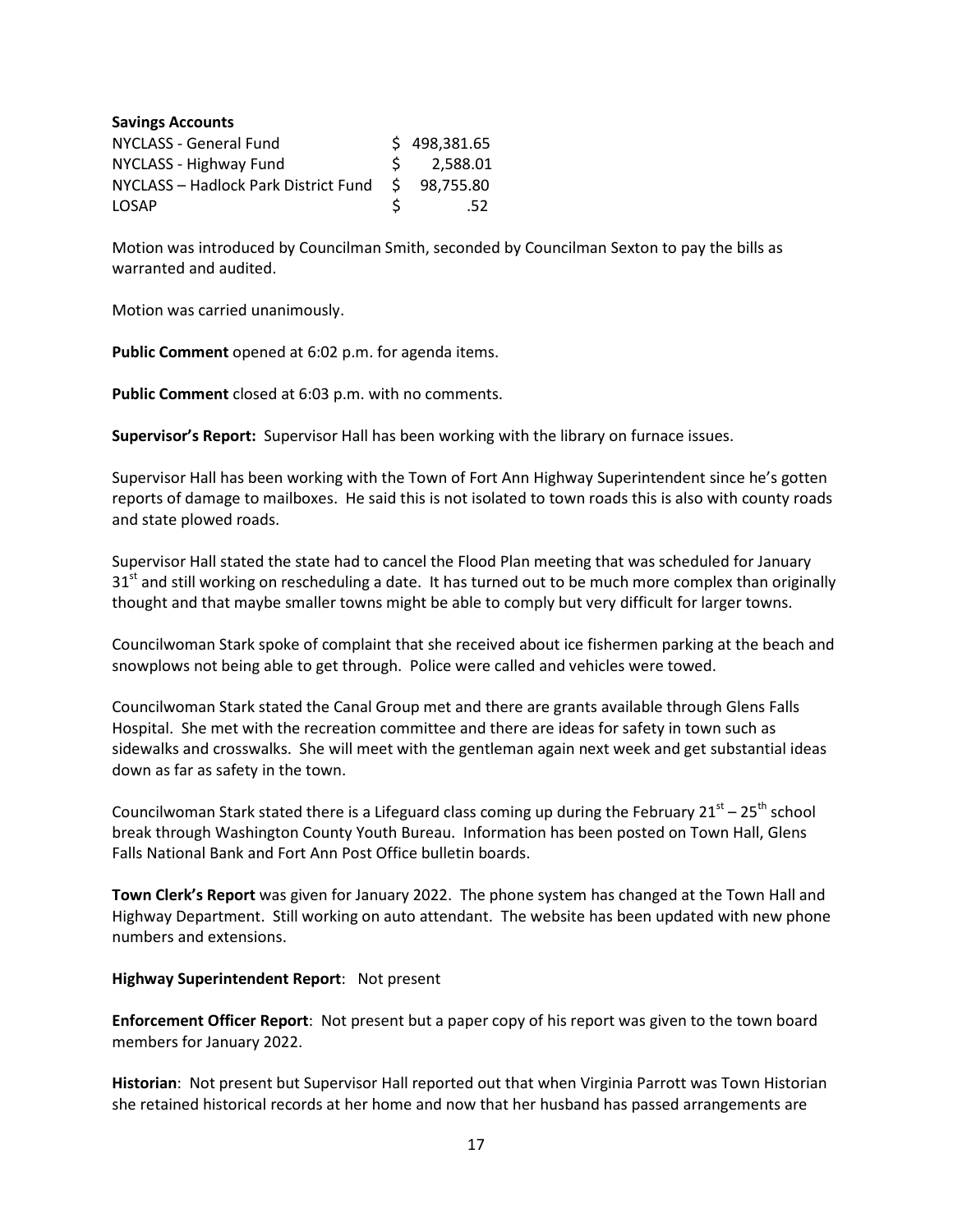underway to remove boxes and boxes of those historical records from their home and back in the hands of the town for retention and research purposes.

**Old Business:** Supervisor Hall stated that some movement has taken place on "A Local Law Regulating Short-Term Rentals in the Town of Fort Ann" and "A Local Law Amending the Town of Fort Ann Site Plan Review." Supervisor Hall stated several other communities are facing these same issues such as Lake Placid, Bolton Landing and Queensbury. Supervisor Hall wanted to remind people that the two (2) items listed under old business are just DRAFT copies. A plan in progress for people to look at and make comments and recommendations.

Supervisor Hall asked if anyone had any questions or wanted to speak.

Katelyn Moskos asked Supervisor Hall if he knew how many short-term rentals are in the Town of Fort Ann. Supervisor Hall said he didn't. Katelyn asked if it was fair for him to say in his interview that 90% of complaints are about Northern Living. She said she has asked to see these complaints and hasn't been given any. Supervisor Hall said people didn't put complaints in writing. John Moskos said he did attend a town board meeting when there was a property brought up about gun shots being fired on Clay Hill Road. Moskos do not own property on Clay Hill Road. Katelyn wants to be notified immediately of complaints regarding Northern Living properties. Katelyn said she's a part of this community and contributes to the community.

Kate and John Moskos left meeting.

Chad Wilson asked about FOIL'ing information and how many official complaints would he get? Chad said the town should ask to have complaints in writing. Chad said from an audience standpoint this looks one sided. He added usually there are more than two (2) sides to every story.

Jeff Pepper said to give him six (6) or seven (7) days to put his documentation together. He wants to see some serious regulations because it's only going to get worse year after year. Jeff Pepper said he's 15' from a short-term rental and he did contact Katelyn Moskos to let her know that his dog had been attacked by one of the renter's dogs and things did get heated between the two (2) of them and she called him a liar. A Warren County Sheriff showed up at his house and he told him his side of what happened and was told to contact the Fort Ann Town Board about this.

Supervisor Hall told Mr. Wilson that the town has to have something in place to know how many shortterm rentals are in town.

Bill Bailey said his property is right between two (2) rentals and there has to be a local law in order to enforce. Mr. Bailey said he and Penny Gould were one of the first two people to bring issues forth. Mr. Bailey understands it's difficult to handle/resolve complaints when there's no local law that can be referred to that violation(s) have occurred for enforcement.

Mr. Wilson said from a planning board standpoint he would estimate 80% of the businesses that came before the Fort Ann Planning Board are not doing what they originally said they were going to do. Mr. Wilson said we don't need more rules when we aren't enforcing what we have.

Mr. Bailey stated the bottom of the lake is owned by the town but New York State owns and regulates the water. There is no public access it is privately owned.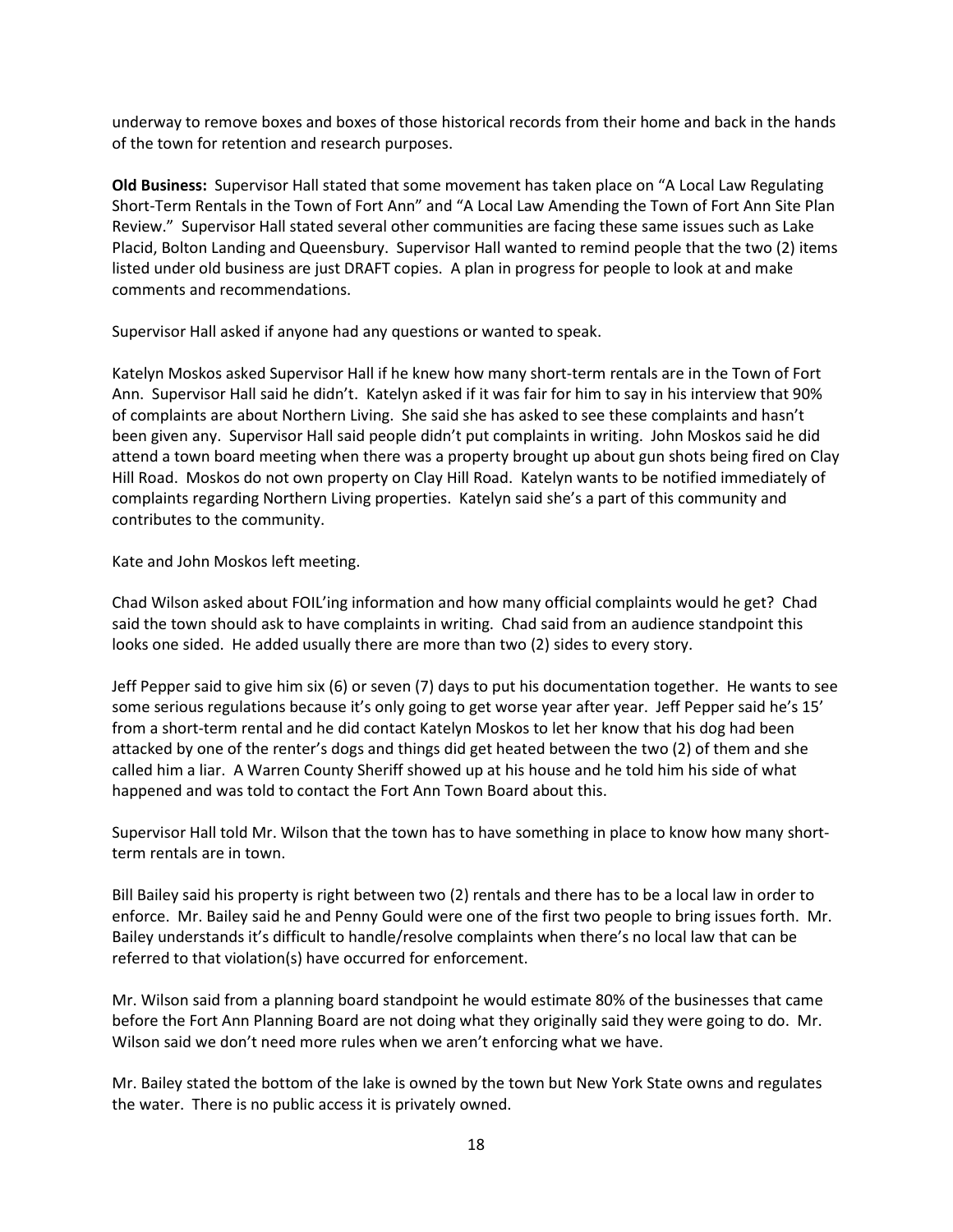Councilwoman Stark said people that the people that live on the lake have that have brought concerns to her are about safety.

Michelle Vara asked what the Lake Hadlock Association does.

Councilman Smith said the LHA is an association that was formed for the wellness of the lake and wellness of the water. It is an advisory council more than anything else – they have no authority

**New Business:** Open the one (1) RFP for AUD that was due February 10, 2022 by 3:00 p.m.

Sean Hucko, CPA, LLC, 1851 Stone Rd., Ste 102 Rochester, New York 14615

Motion was made by Councilman Sexton, seconded by Councilman Smith to accept the bid received from Sean Hucko, CPA, LLC.

Motion was carried unanimously by roll call vote.

#### **RESOLUTION #38-2022**

## **AUTHORIZING TOWN OF FORT ANN TOWN SUPERVISOR TO ENTER INTO AN AGREEMENT FOR TOWN DOG CONTROL SHELTER SERVICES PURSUANT TO NEW YORK STATE AGRICULTURAL AND MARKETS LAW ARTICLE 7 FOR THE YEAR 2022**

On motion of Councilwoman Witherell, seconded by Councilwoman Stark to accept resolution entitled "Resolution Authorizing Town of Fort Ann Town Supervisor to Enter into an Agreement for Town Dog Control Shelter Services Pursuant to New York State Agricultural and Markets Law Article 7 for the year 2022."

ADOPTED AYES 5 Sexton, Smith, Stark, Witherell, Hall

**RESOLVED**, that the Town Board hereby authorizes and directs the Town Supervisor to sign and take all necessary steps to enter into the agreement with Lisa Barbato, upon final attorney approval.

#### **RESOLUTION #39-2022**

### **ADOPTING THE AUDITING OF THE FINANCIAL RECORDS OF THE TOWN OF FORT ANN**

On motion of Councilwoman Stark, seconded by Councilman Smith to accept resolution entitled "Resolution Adopting the Auditing of the Financial Records of the Town of Fort Ann."

ADOPTED AYES 5 Sexton, Smith, Stark, Witherell, Hall

**RESOLVED**, that the Town Board of the Town of Fort Ann has audited the financial records of the Town Clerk, Tax Collector, Town Justice and Supervisor for the fiscal year January 1, 2021 through December 31, 2021 at a special meeting held on January 20, 2022.

## **RESOLUTION #40-2022**

**AUTHORIZING THE TOWN OF FORT ANN TO NEGOTIATE A TWO YEAR AGREEMENT WITH WASHINGTON COUNTY FOR APPRAISAL SERVICES, EXEMPTION SERVICES AND ASSESSMENT SERVICES**  On motion of Councilman Sexton, seconded by Councilwoman Witherell to accept resolution entitled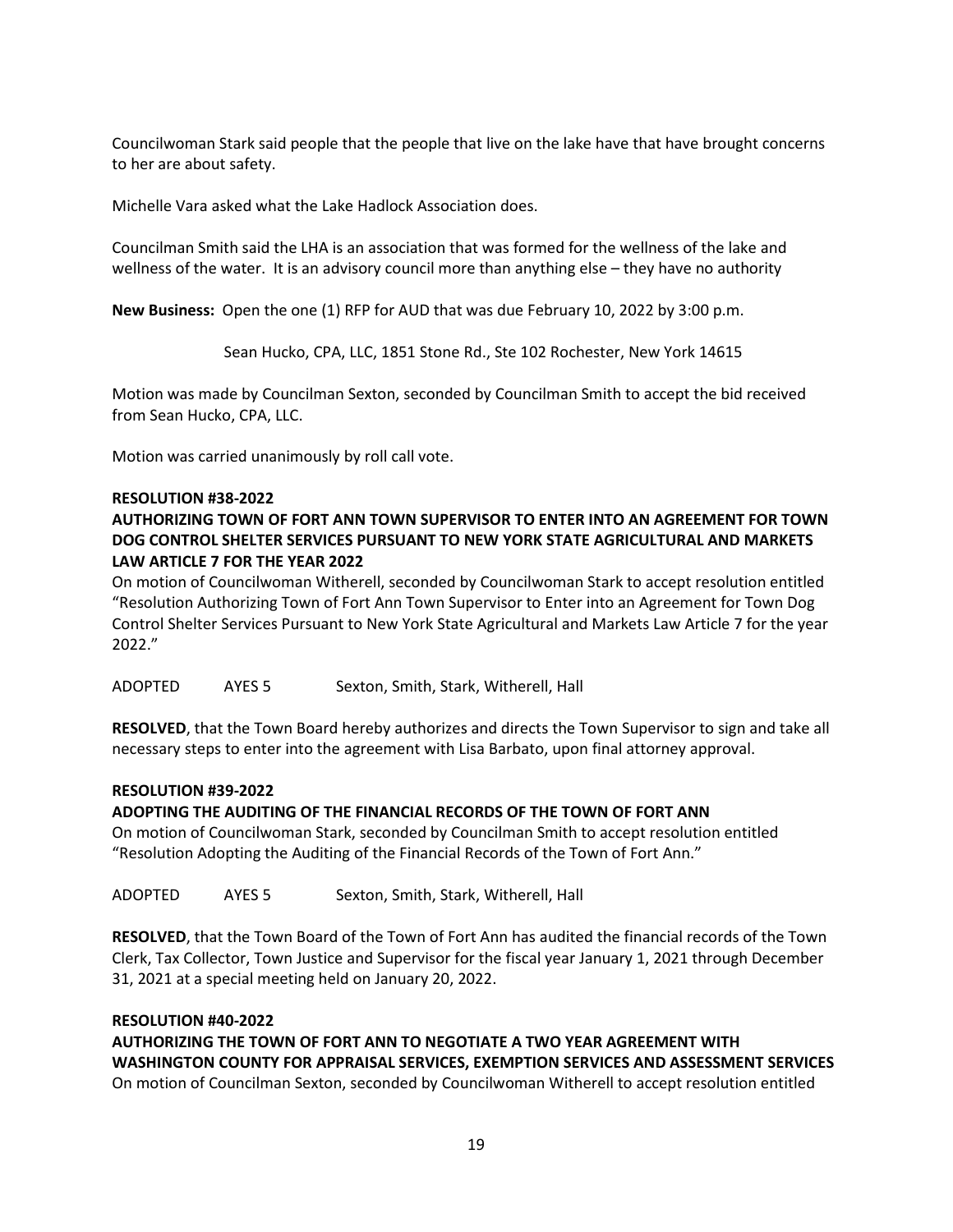"Resolution Authorizing the Town of Fort Ann to Negotiate a two-year agreement with Washington County for Appraisal Services, Exemption Services and Assessment Services."

ADOPTED AYES 5 Sexton, Smith, Stark, Witherell, Hall

**RESOLVED,** the Supervisor is hereby authorized to enter into an Intermunicipal Agreement on behalf of the Town of Fort Ann, subject to final attorney approval.

### **RESOLUTION #41-2022**

## **EXTENSION OF SENIOR AND INDIVIDUAL WITH DISABILITIES AND LIMITED INCOME EXEMPTION (OPT-IN)**

On motion of Councilman Sexton, seconded by Councilman Smith to accept resolution entitled "Extension of Senior and Individual with Disabilities and Limited Income Exemption (Opt-In)."

ADOPTED AYES 5 Sexton, Smith, Stark, Witherell, Hall

**RESOLVED**, that the assessor shall extend the 2021 exemption status for those individuals receiving the senior exemption and those persons with disabilities and limited income exemptions through 2022 without the requirement of a renewal application subject to an exception that the assessor may require a renewal application if he or she believes that an owner of real property that had previously qualified for the 2021 exemption has since changed their primary residence, added another owner to the deed, transferred the property to a new owner or the owner had dies.

### **RESOLUTION #42-2022**

### **TO ACCEPT THE PROPOSAL FROM QUALIFIED CERTIFIED PUBLIC ACCOUNTANTS**

On motion of Councilman Smith, seconded by Councilwoman Witherell to accept resolution entitled "To Accept the Proposal from Qualified Certified Public Accountants."

ADOPTED AYES 5 Sexton, Smith, Stark, Witherell, Hall

**RESOLVED,** the Town Board authorizes Supervisor Hall to execute any and all necessary documentation relative to assisting with the preparation of the AUD and related accounting services.

### **RESOLUTION #43-2022**

## **RESOLUTION APPROVING OF A REVISED HEALTH INSURANCE POLICY FOR RETIRED FORMER EMPLOYEES OF THE HIGHWAY DEPARTMENT OF THE TOWN OF FORT ANN**

On motion of Councilwoman Witherell, seconded by Councilwoman Stark to accept resolution entitled "Resolution approving of a Revised Health Insurance Policy for Retired Former Employees of the Highway Department of the Town of Fort Ann."

ADOPTED AYES 5 Sexton, Smith, Stark, Witherell, Hall

**RESOLVED**, he Town of Fort Ann Shall pay for an individual's premium for the health insurance coverage that is then being offered to the Town of Fort Ann Highway Department employees, as it may vary from time to time, so long as the retired employee is at least 55 years of age at the time he or she retires from the Town of Fort Ann Highway Department for a minimum of twenty-five (25) years of service with the Town of Fort Ann. The payment by the Town of Fort Ann of said premiums shall cease at the time the retired employee becomes eligible for Medicare. This policy shall not apply to spouses, domestic